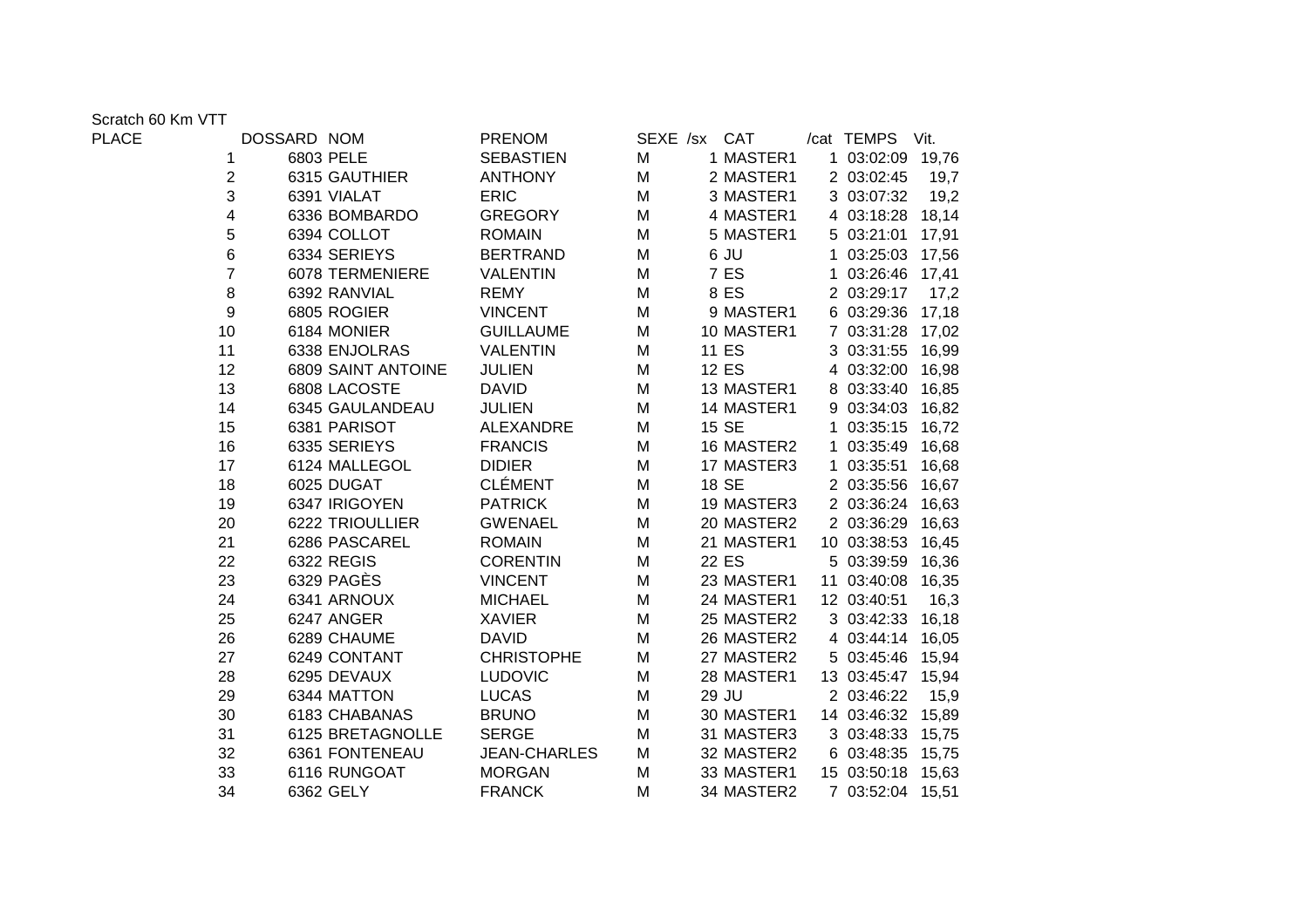| 35 | 6279 BIGOT      | <b>SYLVAIN</b>   | M | 35 MASTER1 | 16 03:52:25<br>15,49 |  |
|----|-----------------|------------------|---|------------|----------------------|--|
| 36 | 6318 FILLIAT    | <b>CHRISTIAN</b> | M | 36 MASTER2 | 8 03:54:12<br>15,37  |  |
| 37 | 6288 VEYSSEYRE  | <b>GILLES</b>    | M | 37 MASTER2 | 9 03:55:03<br>15,31  |  |
| 38 | 6324 AURIACOMBE | <b>FREDERIC</b>  | M | 38 MASTER2 | 10 03:55:17<br>15,3  |  |
| 39 | 6343 TACHOT     | <b>LAURENT</b>   | M | 39 MASTER2 | 11 03:55:42<br>15,27 |  |
| 40 | 6339 MAVEL      | <b>ALAIN</b>     | M | 40 MASTER2 | 12 03:56:53<br>15,2  |  |
| 41 | 6349 DURIF      | <b>YOHANN</b>    | M | 41 SE      | 3 03:57:06<br>15,18  |  |
| 42 | 6071 VERDUN     | <b>DEWIS</b>     | M | 42 MASTER1 | 15,18<br>17 03:57:10 |  |
| 43 | 6340 DA ROCHA   | <b>JEREMY</b>    | M | 43 MASTER1 | 18 03:57:13<br>15,18 |  |
| 44 | 6068 DELMAS     | <b>GHISLAIN</b>  | M | 44 MASTER2 | 13 03:57:14<br>15,17 |  |
| 45 | 6316 LE BOZEC   | <b>YANNICK</b>   | M | 45 MASTER1 | 19 03:57:38<br>15,15 |  |
| 46 | 6257 LAMOUROUX  | <b>STEPHANE</b>  | M | 46 MASTER2 | 14 03:58:10<br>15,11 |  |
| 47 | 6390 SAVAJOLS   | <b>FLORIAN</b>   | M | 47 SE      | 4 03:58:57<br>15,07  |  |
| 48 | 6293 BERGAUD    | <b>SEBASTIEN</b> | M | 48 MASTER2 | 15 03:59:47<br>15,01 |  |
| 49 | 6303 GRAMONT    | <b>PATRICE</b>   | M | 49 MASTER2 | 16 04:00:10<br>14,99 |  |
| 50 | 6269 CHAMPEVAL  | <b>FREDERIC</b>  | M | 50 MASTER3 | 4 04:00:18<br>14,98  |  |
| 51 | 6358 CHERION    | <b>BAPTISTE</b>  | M | 51 JU      | 3 04:02:08<br>14,87  |  |
| 52 | 6352 MASSALOUX  | <b>LOIC</b>      | M | 52 JU      | 4 04:02:11<br>14,86  |  |
| 53 | 6379 MAZIERES   | <b>FRED</b>      | M | 53 MASTER2 | 17 04:02:22<br>14,85 |  |
| 54 | 6240 ROUSSELLE  | <b>DIDIER</b>    | M | 54 MASTER2 | 18 04:03:18<br>14,8  |  |
| 55 | 6176 MOINGS     | <b>DAMIEN</b>    | M | 55 MASTER1 | 14,67<br>20 04:05:21 |  |
| 56 | 6093 ROUX       | <b>RAPHAEL</b>   | M | 56 MASTER2 | 19 04:05:26<br>14,67 |  |
| 57 | 6134 FAYOLLE    | <b>PATRICK</b>   | M | 57 MASTER2 | 20 04:07:56<br>14,52 |  |
| 58 | 6242 FLOTTE     | <b>YANNICK</b>   | M | 58 MASTER1 | 14,52<br>21 04:07:57 |  |
| 59 | 6096 RABOT      | <b>GUILLAUME</b> | M | 59 SE      | 5 04:09:35<br>14,42  |  |
| 60 | 6099 POUSSIN    | <b>FLAVIEN</b>   | M | 60 MASTER2 | 21 04:09:35<br>14,42 |  |
| 61 | 6357 HUGUET     | <b>ALEXIS</b>    | M | 61 JU      | 5 04:09:36<br>14,42  |  |
| 62 | 6290 PALADE     | <b>ANTHONY</b>   | M | 62 SE      | 6 04:09:41<br>14,42  |  |
| 63 | 6388 LAHONDES   | <b>CEDRIC</b>    | M | 63 MASTER1 | 22 04:09:44<br>14,42 |  |
| 64 | 6020 DUMAIT     | <b>ERIC</b>      | M | 64 MASTER3 | 5 04:12:20<br>14,27  |  |
| 65 | 6353 CALVAGRAC  | <b>NICOLAS</b>   | M | 65 MASTER2 | 22 04:12:40<br>14,25 |  |
| 66 | 6100 FONTENAY   | <b>MICHEL</b>    | M | 66 MASTER3 | 6 04:13:28<br>14,2   |  |
| 67 | 6122 BOURDILLON | GILLES -         | M | 67 MASTER1 | 23 04:14:30<br>14,14 |  |
| 68 | 6190 SERABIAN   | <b>LIONEL</b>    | M | 68 MASTER2 | 23 04:17:12<br>14    |  |
| 69 | 6207 SEGUIN     | <b>ANTOINE</b>   | M | 69 MASTER1 | 24 04:21:49<br>13,75 |  |
| 70 | 6016 LEYME      | <b>JEREMY</b>    | M | 70 MASTER1 | 25 04:21:52<br>13,75 |  |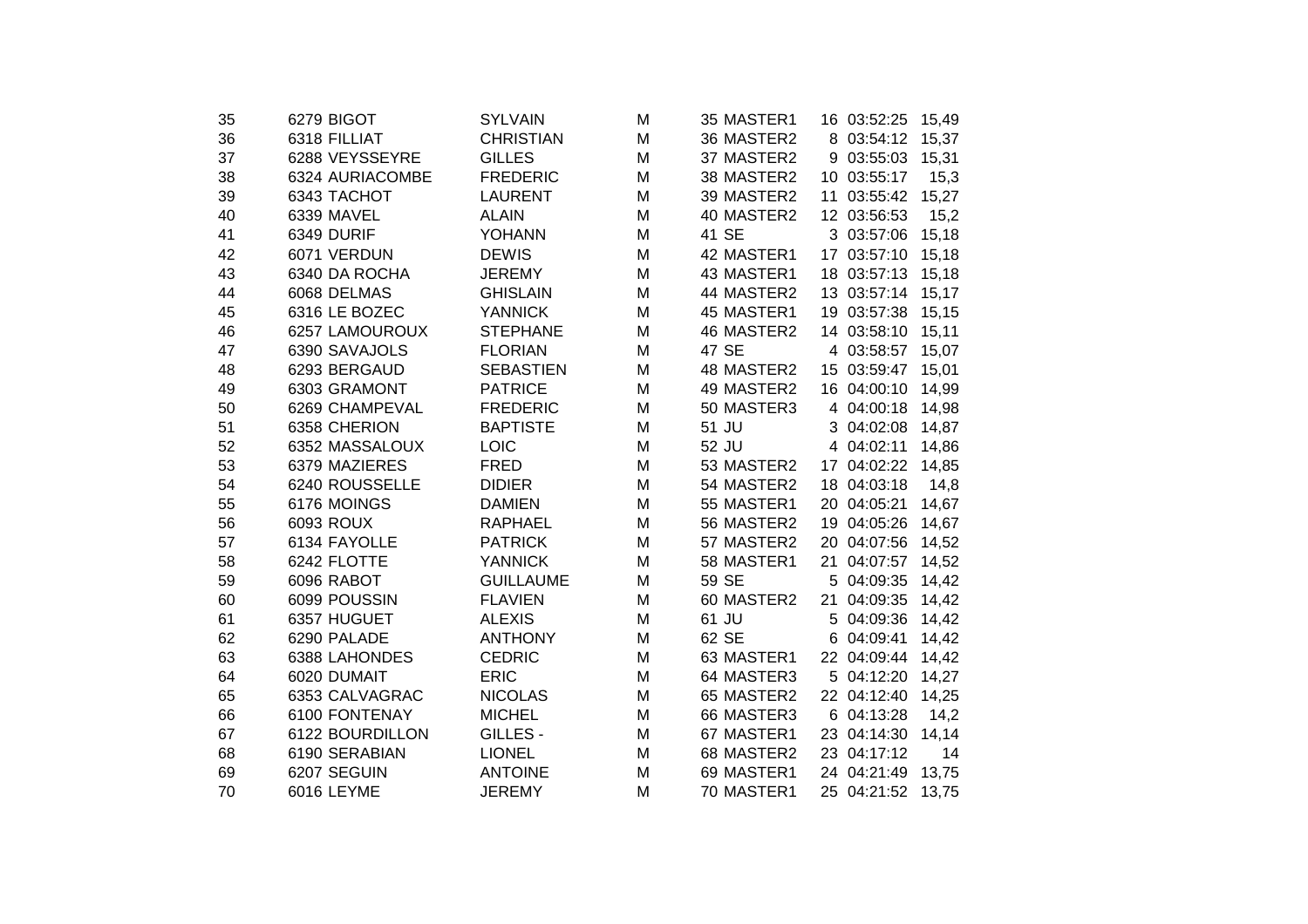| 71  | 6355 CHAPUT      | <b>ELIOTT</b>          | M | 71 JU  |             | 6 04:23:27        | 13,66 |
|-----|------------------|------------------------|---|--------|-------------|-------------------|-------|
| 72  | 6804 DELCOURT    | <b>ALAIN</b>           | M |        | 72 MASTER2  | 24 04:23:47       | 13,65 |
| 73  | 6140 CAILLOT     | <b>CEDRIC</b>          | M | 73 SE  |             | 7 04:25:47        | 13,54 |
| 74  | 6177 PIC         | <b>DANIEL</b>          | M |        | 74 MASTER2  | 25 04:26:01       | 13,53 |
| 75  | 6076 BARBIER     | <b>CYRIL</b>           | M | 75 SE  |             | 8 04:26:08        | 13,53 |
| 76  | 6351 MASSALOUX   | <b>SEBASTIEN</b>       | M |        | 76 MASTER2  | 26 04:26:39       | 13,5  |
| 77  | 6223 LAGORCE     | <b>JEAN-CHRISTOPHE</b> | M |        | 77 MASTER3  | 7 04:27:13        | 13,47 |
| 78  | 6186 CHARRIER    | <b>SAMUEL</b>          | M |        | 78 MASTER1  | 26 04:27:25       | 13,46 |
| 79  | 6095 LOPEZ       | <b>MORGAN</b>          | M | 79 SE  |             | 9 04:27:30        | 13,46 |
| 80  | 6811 RAPIN       | <b>JEAN CHRISTOPHE</b> | M |        | 80 MASTER1  | 27 04:27:32 13,46 |       |
| 81  | 6194 BARBIER     | <b>SIMON</b>           | M | 81 SE  |             | 10 04:27:44 13,45 |       |
| 82  | 6356 CHAPUT      | <b>DENIS</b>           | M |        | 82 MASTER3  | 8 04:27:52 13,44  |       |
| 83  | 6395 HUILLET     | <b>FABIEN</b>          | M |        | 83 MASTER2  | 27 04:28:01       | 13,43 |
| 84  | 6806 SABATIER    | <b>THIBAULT</b>        | M | 84 SE  |             | 11 04:29:49 13,34 |       |
| 85  | 6128 ESPINASSE   | LOUIS                  | M | 85 SE  |             | 12 04:29:52 13,34 |       |
| 86  | 6346 COUSSI      | <b>MATTHIEU</b>        | M |        | 86 MASTER1  | 28 04:30:02       | 13,33 |
| 87  | 6276 TESNIERE    | <b>JULIEN</b>          | M |        | 87 MASTER1  | 29 04:31:43       | 13,25 |
| 88  | 6326 CUSSAC      | JEAN-DAVID             | M |        | 88 MASTER2  | 28 04:32:08       | 13,23 |
| 89  | 6330 SANCIAUT    | <b>XAVIER</b>          | M |        | 89 MASTER2  | 29 04:32:54       | 13,19 |
| 90  | 6155 RICHARDOT   | <b>CHRISTOPHE</b>      | M |        | 90 MASTER2  | 30 04:33:51       | 13,15 |
| 91  | 6035 PIMPIN      | <b>NICOLAS</b>         | M |        | 91 MASTER1  | 30 04:34:57       | 13,09 |
| 92  | 6082 DA CUNHA    | <b>HUMBERTO</b>        | M |        | 92 MASTER1  | 31 04:35:26       | 13,07 |
| 93  | 6037 CALMELS     | <b>GILLES</b>          | M |        | 93 MASTER2  | 31 04:35:52 13,05 |       |
| 94  | 6360 CHERION     | <b>DENIS</b>           | M |        | 94 MASTER2  | 32 04:36:57       | 13    |
| 95  | 6182 CASSARD     | <b>GAUTHIER</b>        | M | 95 ES  |             | 6 04:37:00        | 13    |
| 96  | 6354 JANOT       | LOUIS                  | M | 96 JU  |             | 7 04:37:51        | 12,96 |
| 97  | 6013 BERNIER     | <b>STÉPHANE</b>        | M |        | 97 MASTER2  | 33 04:37:55       | 12,95 |
| 98  | 6369 BAC         | <b>ALEXA</b>           | M |        | 98 MASTER2  | 34 04:39:17       | 12,89 |
| 99  | 6285 POMMIER     | <b>YVES</b>            | M |        | 99 MASTER1  | 32 04:39:21       | 12,89 |
| 100 | 6150 FAURE       | <b>NICOLAS</b>         | M |        | 100 MASTER2 | 35 04:39:50       | 12,86 |
| 101 | 6259 LAMOUROUX   | <b>GUILLAUME</b>       | M |        | 101 MASTER1 | 33 04:40:04       | 12,85 |
| 102 | 6056 LAFITTE     | <b>JULIETTE</b>        | F |        | 1 SE        | 1 04:40:49        | 12,82 |
| 103 | 6397 VIVIER      | <b>BERTRAND</b>        | М |        | 102 MASTER3 | 9 04:41:26        | 12,79 |
| 104 | 6384 CRUMEYROLLE | <b>JEAN LOUIS</b>      | M |        | 103 MASTER3 | 10 04:41:30       | 12,79 |
| 105 | 6022 HAUDECOEUR  | <b>ARNAUD</b>          | M | 104 SE |             | 13 04:43:10       | 12,71 |
| 106 | 6282 HEBERT      | <b>XAVIER</b>          | M |        | 105 MASTER2 | 36 04:45:07       | 12,63 |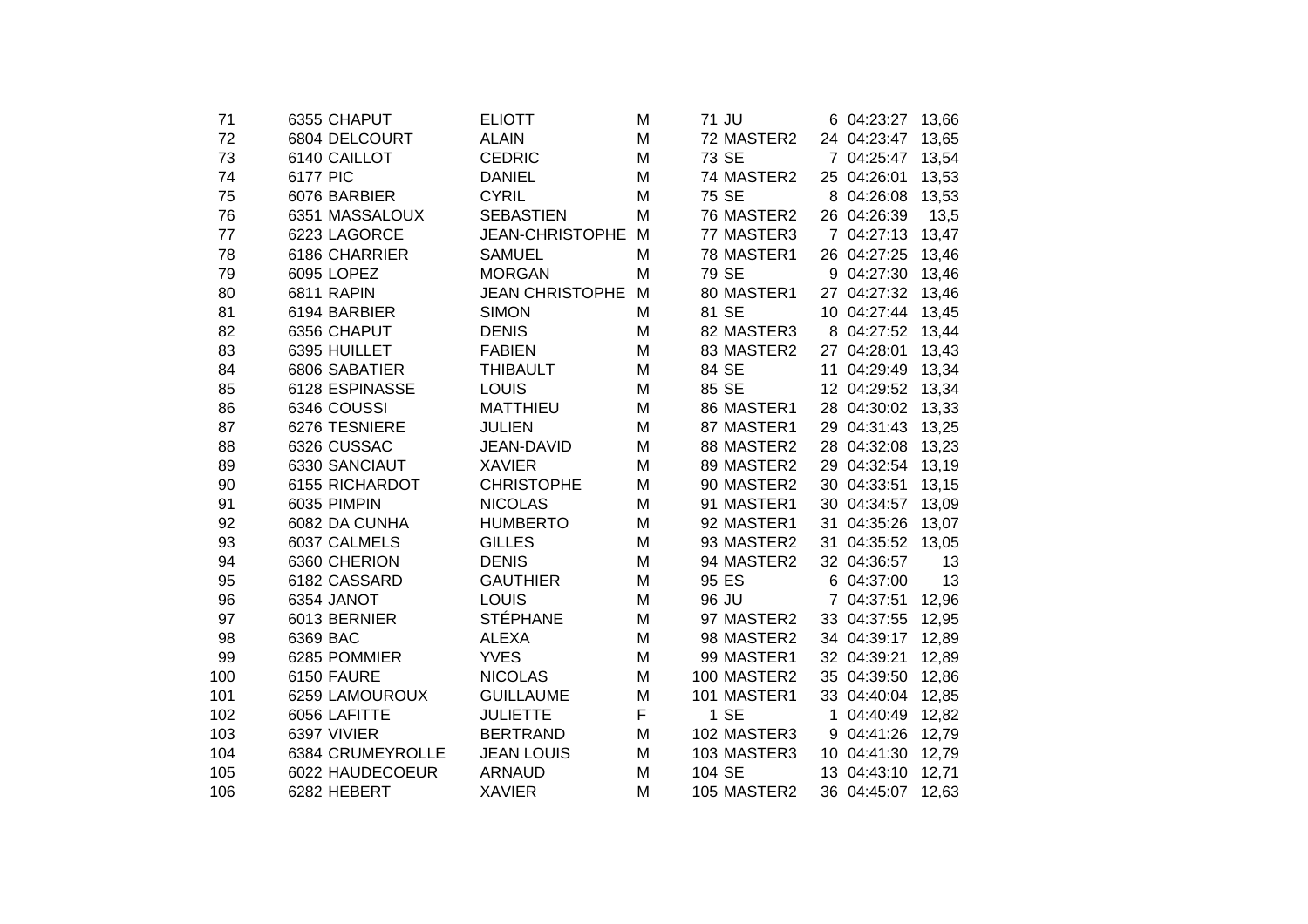| 107 | 6195 ROSSANDER   | <b>NICOLAS</b>       | M  | 106 MASTER1 | 34 04:45:25       | 12,61 |  |
|-----|------------------|----------------------|----|-------------|-------------------|-------|--|
| 108 | 6135 TAILLEBOIS  | <b>LAURENT</b>       | M  | 107 MASTER2 | 37 04:45:29       | 12,61 |  |
| 109 | 6217 BOREL       | <b>DAVID</b>         | M  | 108 MASTER2 | 38 04:46:30 12,56 |       |  |
| 110 | 6179 ARNAUD      | <b>PASCAL</b>        | M  | 109 MASTER3 | 11 04:47:59       | 12,5  |  |
| 111 | 6226 CAPEL       | <b>FREDERIC</b>      | M  | 110 MASTER1 | 35 04:48:01       | 12,5  |  |
| 112 | 6178 LECLERC     | <b>THIERRY</b>       | M  | 111 MASTER2 | 39 04:48:02       | 12,5  |  |
| 113 | 6064 CANTON      | <b>CLÉMENT</b>       | M  | 112 SE      | 14 04:48:10       | 12,49 |  |
| 114 | 6048 BOURBONNAIS | <b>FRÉDÉRIC</b>      | M  | 113 MASTER2 | 40 04:48:23 12,48 |       |  |
| 115 | <b>6062 PONS</b> | <b>ERIC</b>          | M  | 114 MASTER1 | 36 04:48:26 12,48 |       |  |
| 116 | 6198 CARNEIRO    | <b>CARLOS</b>        | M  | 115 MASTER2 | 41 04:48:42 12,47 |       |  |
| 117 | 6212 BAUDOUNET   | <b>SINDY</b>         | F. | 2 MASTER1   | 1 04:49:02 12,45  |       |  |
| 118 | 6210 LAVENU      | <b>MATHIEU</b>       | M  | 116 MASTER1 | 37 04:49:03 12,45 |       |  |
| 119 | 6363 REMY        | <b>JULIEN</b>        | M  | 117 SE      | 15 04:49:04 12,45 |       |  |
| 120 | 6108 CHARTRIN    | <b>CHRISTOPHE</b>    | M  | 118 MASTER2 | 42 04:49:06 12,45 |       |  |
| 121 | 6034 VIGNAU      | <b>PATRICK</b>       | M  | 119 MASTER2 | 43 04:50:00 12,41 |       |  |
| 122 | 6801 DORIAN      | <b>JEAN</b>          | M  | 120 NC      | 1 04:50:09 12,41  |       |  |
| 123 | 6337 GAYNON      | <b>JEAN LUC</b>      | M  | 121 MASTER3 | 12 04:50:50 12,38 |       |  |
| 124 | 6312 CHASSAING   | <b>MICKAEL</b>       | M  | 122 MASTER1 | 38 04:51:20       | 12,36 |  |
| 125 | 6305 TESTUD      | <b>JULIEN</b>        | M  | 123 MASTER1 | 39 04:51:21       | 12,36 |  |
| 126 | 6139 GRANDINETTI | <b>SANDRA</b>        | F  | 3 MASTER1   | 2 04:51:22 12,36  |       |  |
| 127 | 6270 CHABREUIL   | <b>ERIC</b>          | M  | 124 MASTER2 | 44 04:51:23       | 12,35 |  |
| 128 | 6161 RAYMOND     | <b>GUILLAUME</b>     | M  | 125 MASTER1 | 40 04:54:23 12,23 |       |  |
| 129 | 6216 SIKULA      | <b>JACQUES</b>       | M  | 126 MASTER2 | 45 04:54:30 12,22 |       |  |
| 130 | 6146 BARANOWSKI  | <b>DENIS</b>         | M  | 127 MASTER2 | 46 04:55:04       | 12,2  |  |
| 131 | 6138 LAGET       | <b>MAXIME</b>        | M  | 128 MASTER1 | 41 04:55:17 12,19 |       |  |
| 132 | 6137 LAGET       | <b>MICHEL</b>        | M  | 129 MASTER3 | 13 04:55:19 12,19 |       |  |
| 133 | 6264 IPOLITO     | <b>BENOIT</b>        | M  | 130 MASTER1 | 42 04:57:53 12,08 |       |  |
| 134 | 6143 MUCIGNATO   | <b>FRANCK</b>        | M  | 131 MASTER1 | 43 04:58:50       | 12,05 |  |
| 135 | 6213 MONTIMART   | <b>ROMAIN</b>        | M  | 132 MASTER1 | 44 04:59:07       | 12,03 |  |
| 136 | 6123 BOURDILLON  | <b>YANN</b>          | M  | 133 MASTER1 | 45 04:59:08       | 12,03 |  |
| 137 | 6248 BRETON      | <b>JEAN-MARC</b>     | M  | 134 MASTER3 | 14 05:02:24       | 11,9  |  |
| 138 | 6224 PAPON       | <b>CHRISTIAN</b>     | M  | 135 MASTER3 | 15 05:02:28       | 11,9  |  |
| 139 | 6261 BRETON      | <b>CHARLES</b>       | M  | 136 ES      | 7 05:03:10        | 11,87 |  |
| 140 | 6802 RIOM        | <b>JEAN BAPTISTE</b> | М  | 137 MASTER1 | 46 05:03:14       | 11,87 |  |
| 141 | 6163 DUFAYET     | <b>PIERRE</b>        | M  | 138 MASTER1 | 47 05:03:21       | 11,87 |  |
| 142 | 6342 BANCHAREL   | <b>FREDERICK</b>     | M  | 139 MASTER1 | 48 05:03:42 11,85 |       |  |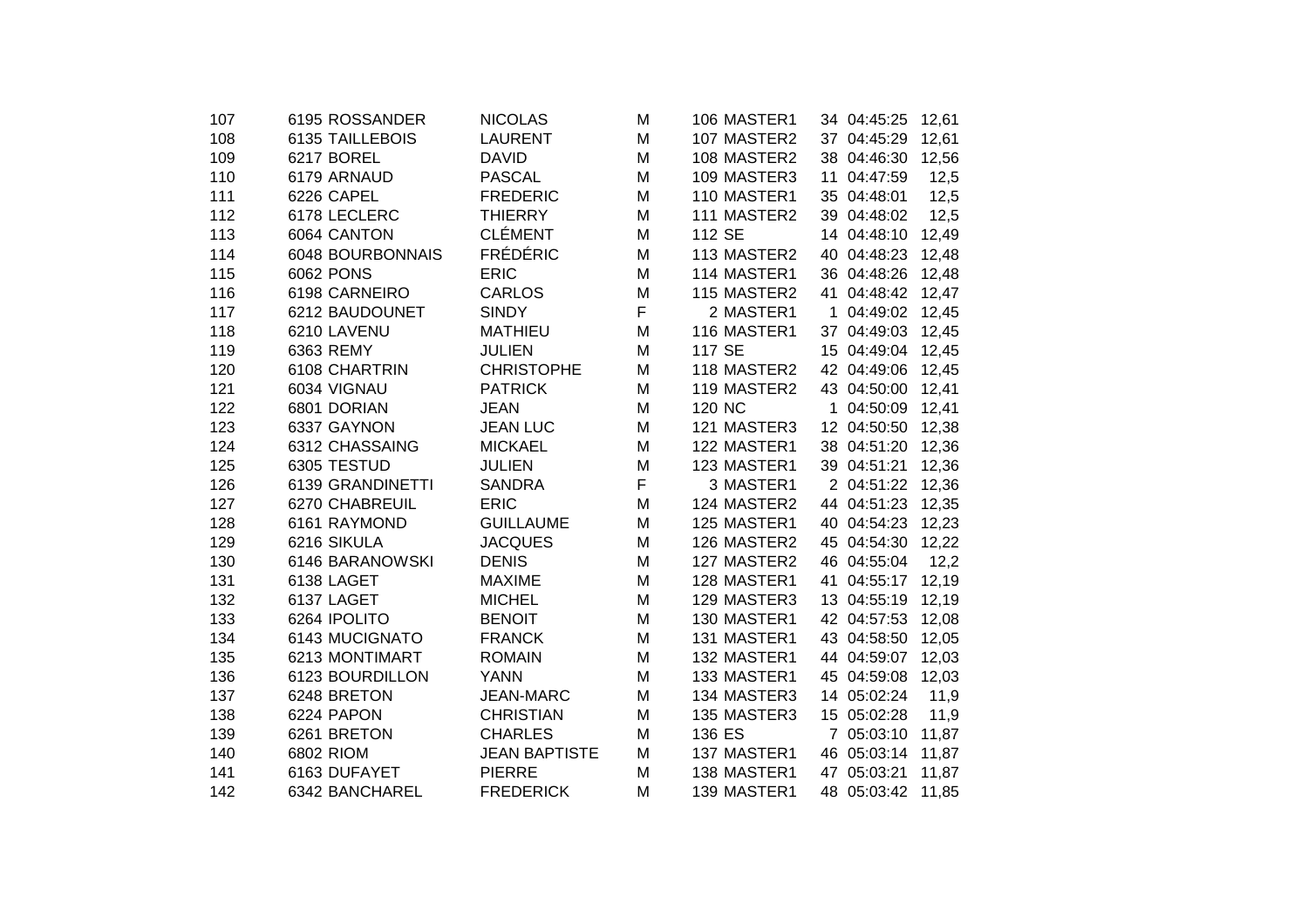| 143 | 6049 COTTRET      | <b>NICOLAS</b>      | M | 140 MASTER2 | 47 05:03:55<br>11,85 |
|-----|-------------------|---------------------|---|-------------|----------------------|
| 144 | 6029 ELLIOTT      | <b>JASON</b>        | M | 141 MASTER2 | 48 05:04:51<br>11,81 |
| 145 | 6810 BELVEZE      | <b>CHRISTOPHE</b>   | M | 142 MASTER1 | 49 05:07:36<br>11,7  |
| 146 | 6291 DELAVAULT    | <b>GILLES</b>       | M | 143 MASTER3 | 16 05:08:13 11,68    |
| 147 | 6129 ESPINASSE    | <b>GILLES</b>       | M | 144 MASTER3 | 17 05:08:56<br>11,65 |
| 148 | 6252 HEBRARD      | <b>GERAUD</b>       | M | 145 MASTER3 | 18 05:09:10 11,64    |
| 149 | 6364 LABBE        | <b>GREGORY</b>      | M | 146 MASTER1 | 50 05:10:31 11,59    |
| 150 | 6151 MAIRESSE     | <b>JEAN CHARLES</b> | M | 147 MASTER1 | 51 05:12:37 11,52    |
| 151 | 6079 NAYAGOM      | <b>ERIC</b>         | M | 148 MASTER2 | 49 05:13:56 11,47    |
| 152 | 6398 POUDEROUX    | <b>PHILIPPE</b>     | M | 149 MASTER2 | 50 05:14:53 11,43    |
| 153 | 6292 TURIERE      | <b>NICOLAS</b>      | M | 150 MASTER1 | 52 05:15:17 11,42    |
| 154 | 6114 MORLON       | <b>PIERRE</b>       | M | 151 MASTER3 | 19 05:15:25 11,41    |
| 155 | 6115 LAFEUILLE    | <b>JULIEN</b>       | M | 152 MASTER2 | 51 05:15:34 11,41    |
| 156 | 6374 BAC          | <b>OLIVIER</b>      | M | 153 MASTER2 | 52 05:15:36 11,41    |
| 157 | 6047 LOUBIERES    | <b>JEAN PAUL</b>    | M | 154 MASTER2 | 53 05:16:10 11,39    |
| 158 | 6254 LAURETTE     | <b>STÉPHANE</b>     | M | 155 MASTER2 | 54 05:16:28 11,38    |
| 159 | 6111 MAJEK        | <b>ALBAN</b>        | M | 156 SE      | 16 05:16:34 11,37    |
| 160 | 6365 BENEZIT      | <b>HUGO</b>         | M | 157 JU      | 8 05:16:47 11,36     |
| 161 | 6234 MARQUETON    | <b>DIDIER</b>       | M | 158 MASTER3 | 20 05:17:02 11,35    |
| 162 | 6370 EMIEL        | <b>PIERRE</b>       | M | 159 JU      | 9 05:17:04 11,35     |
| 163 | 6052 FOURNIER     | <b>MAXIME</b>       | M | 160 MASTER1 | 53 05:21:01<br>11,21 |
| 164 | 6251 JOANNY       | <b>JULIEN</b>       | M | 161 MASTER1 | 54 05:21:47 11,19    |
| 165 | 6250 GENIX        | <b>OLIVIER</b>      | M | 162 MASTER3 | 21 05:21:58 11,18    |
| 166 | 6368 AUBERTIN     | <b>JEAN PIERRE</b>  | M | 163 MASTER3 | 22 05:22:09 11,17    |
| 167 | 6202 FRAYSSE      | <b>STÉPHANE</b>     | M | 164 MASTER2 | 55 05:22:11 11,17    |
| 168 | 6081 GUIHARD      | <b>PHILIPPE</b>     | M | 165 MASTER3 | 23 05:22:53 11,15    |
| 169 | 6117 BREGET       | <b>LAURENT</b>      | M | 166 MASTER2 | 56 05:22:54 11,15    |
| 170 | 6036 AUZELOUX     | <b>JEROME</b>       | M | 167 MASTER2 | 57 05:22:58 11,15    |
| 171 | 6039 ROQUETANIERE | <b>OLIVIER</b>      | M | 168 MASTER2 | 58 05:23:00<br>11,15 |
| 172 | 6284 HUGON        | <b>ANTOINE</b>      | M | 169 MASTER1 | 55 05:23:34<br>11,13 |
| 173 | 6277 PERRIÈRE     | WILLIAM             | M | 170 MASTER1 | 56 05:25:09<br>11,07 |
| 174 | 6278 MAINIE       | <b>XAVIER</b>       | M | 171 MASTER1 | 57 05:25:12 11,07    |
| 175 | 6211 ISSERTES     | <b>AURÉLIEN</b>     | M | 172 MASTER1 | 58 05:25:52 11,05    |
| 176 | 6181 SALABERT     | <b>MAXIME</b>       | M | 173 JU      | 10 05:25:53 11,05    |
| 177 | 6321 VINCENT      | <b>XAVIER</b>       | M | 174 SE      | 17 05:26:07 11,04    |
| 178 | 6296 DELMAS       | <b>MICHEL</b>       | M | 175 MASTER3 | 24 05:26:36 11,02    |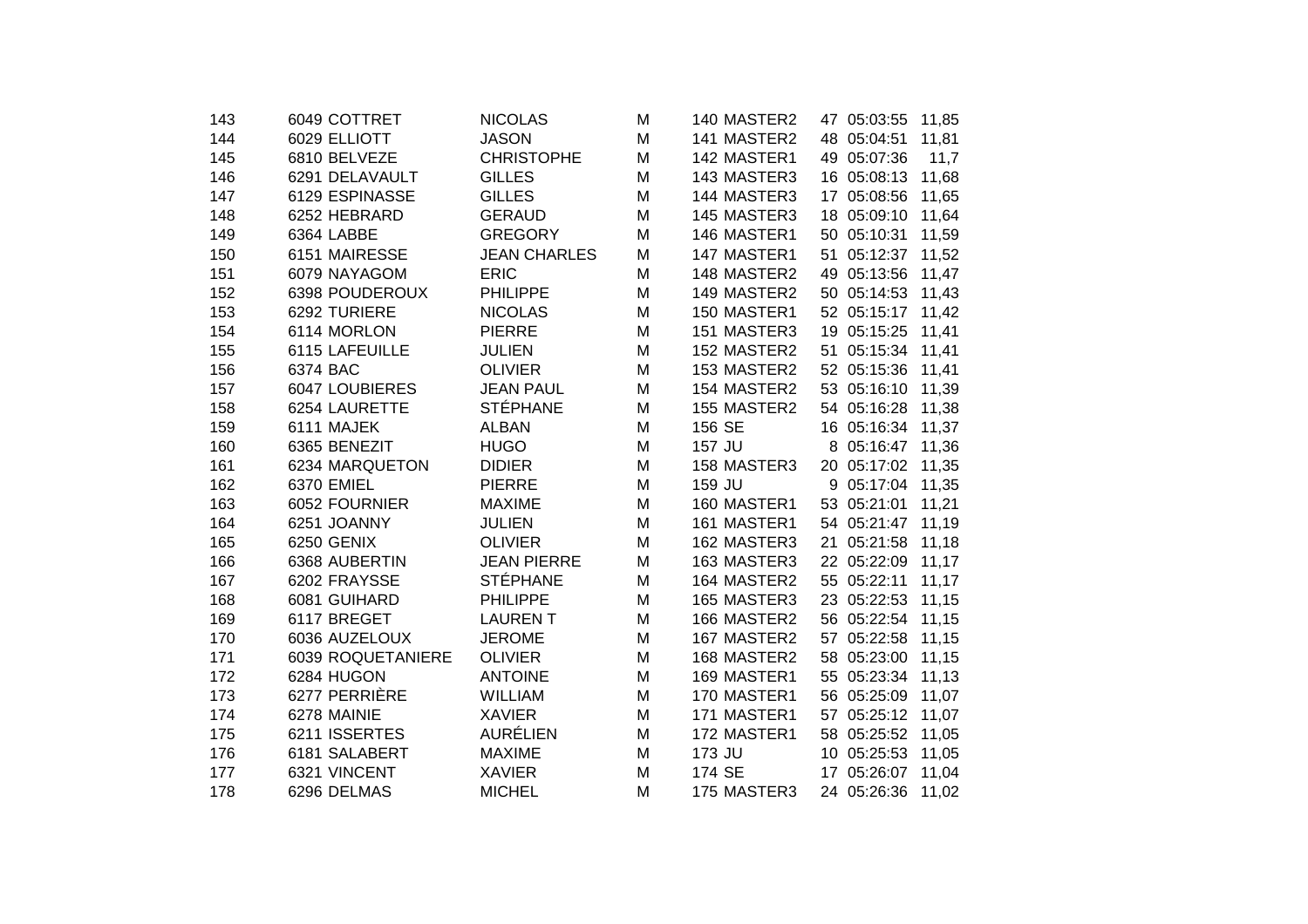| 179 | 6256 DELOSIERE   | <b>FREDERIC</b>   | M | 176 MASTER1 |    | 59 05:27:09 | 11    |
|-----|------------------|-------------------|---|-------------|----|-------------|-------|
| 180 | 6208 DUVERNEIX   | <b>JEAN-LOUIS</b> | M | 177 MASTER3 |    | 25 05:27:48 | 10,98 |
| 181 | 6188 LAPLACE     | <b>JULIEN</b>     | M | 178 MASTER1 |    | 60 05:27:58 | 10,98 |
| 182 | 6152 BARBALONGA  | <b>LIONEL</b>     | M | 179 MASTER2 |    | 59 05:27:59 | 10,98 |
| 183 | 6807 LHERITIER   | <b>ALAIN</b>      | M | 180 MASTER3 |    | 26 05:28:06 | 10,97 |
| 184 | 6109 BRUNAUD     | <b>LOIC</b>       | M | 181 SE      |    | 18 05:29:21 | 10,93 |
| 185 | 6301 DELORT      | <b>PIERRE</b>     | M | 182 MASTER2 |    | 60 05:29:32 | 10,92 |
| 186 | 6393 BROUSSARD   | <b>VINCENT</b>    | M | 183 MASTER1 |    | 61 05:29:47 | 10,92 |
| 187 | 6302 DELORT      | <b>SOPHIE</b>     | F | 4 MASTER2   |    | 1 05:29:48  | 10,92 |
| 188 | 6058 LICHTLE     | <b>PATRICK</b>    | M | 184 MASTER2 |    | 61 05:32:30 | 10,83 |
| 189 | 6059 CARTEL      | <b>GERALD</b>     | M | 185 MASTER2 |    | 62 05:32:30 | 10,83 |
| 190 | 6332 VERSEPUECH  | <b>BRUCE</b>      | M | 186 MASTER2 |    | 63 05:32:51 | 10,82 |
| 191 | 6243 CHOUVIAT    | <b>CEDRIC</b>     | M | 187 MASTER1 |    | 62 05:33:31 | 10,79 |
| 192 | 6221 PLANET      | <b>EMMNUEL</b>    | M | 188 MASTER2 |    | 64 05:33:35 | 10,79 |
| 193 | 6255 ROUSSERIE   | <b>LAURENT</b>    | M | 189 MASTER2 |    | 65 05:33:36 | 10,79 |
| 194 | 6158 MIRAMAND    | <b>BAPTISTE</b>   | M | 190 SE      |    | 19 05:33:59 | 10,78 |
| 195 | 6325 BOUTTEILLER | <b>CHRISTOPHE</b> | M | 191 MASTER3 |    | 27 05:34:04 | 10,78 |
| 196 | 6377 COUVE       | <b>MATHIEU</b>    | M | 192 MASTER1 |    | 63 05:35:16 | 10,74 |
| 197 | 6380 ROUSSET     | <b>ERIC</b>       | M | 193 MASTER2 |    | 66 05:37:33 | 10,66 |
| 198 | 6120 PASQUET     | <b>DAVID</b>      | M | 194 MASTER1 |    | 64 05:37:47 | 10,66 |
| 199 | 6258 BARRIER     | <b>ARNAUD</b>     | M | 195 ES      |    | 8 05:39:20  | 10,61 |
| 200 | 6386 CHABANAS    | <b>ALAIN</b>      | M | 196 MASTER1 |    | 65 05:39:20 | 10,61 |
| 201 | 6107 COSTE       | <b>OLIVIER</b>    | M | 197 MASTER2 |    | 67 05:41:04 | 10,55 |
| 202 | 6074 VRAGNIAU    | <b>DAVID</b>      | M | 198 MASTER1 |    | 66 05:41:07 | 10,55 |
| 203 | 6229 COLAS       | <b>JOSSELIN</b>   | M | 199 MASTER2 |    | 68 05:42:55 | 10,5  |
| 204 | 6055 GRILLET     | <b>BENOIT</b>     | M | 200 MASTER1 |    | 67 05:43:09 | 10,49 |
| 205 | 6060 GUINEL      | <b>GILLES</b>     | M | 201 MASTER3 |    | 28 05:43:20 | 10,48 |
| 206 | 6199 MOURBRUN    | <b>CHRISTOPHE</b> | M | 202 MASTER2 |    | 69 05:43:41 | 10,47 |
| 207 | 6185 CAMBON      | <b>STEPHANE</b>   | M | 203 MASTER2 |    | 70 05:43:55 | 10,47 |
| 208 | 6203 MAYONOBE    | <b>JEROME</b>     | M | 204 MASTER2 | 71 | 05:43:57    | 10,47 |
| 209 | 6281 LAPORTE     | <b>LAURENT</b>    | M | 205 MASTER1 |    | 68 05:44:09 | 10,46 |
| 210 | 6121 MARTIN      | <b>FLORENT</b>    | M | 206 MASTER2 |    | 72 05:44:13 | 10,46 |
| 211 | 6299 BOUCHET     | <b>ARNAUD</b>     | M | 207 MASTER1 |    | 69 05:44:33 | 10,45 |
| 212 | 6298 TOUZET      | <b>NICOLAS</b>    | м | 208 MASTER1 |    | 70 05:44:41 | 10,44 |
| 213 | 6297 TOUZET      | <b>EMILIE</b>     | F | 5 MASTER1   |    | 3 05:44:44  | 10,44 |
| 214 | 6310 CHADEBEC    | <b>BERNARD</b>    | M | 209 MASTER3 |    | 29 05:45:46 | 10,41 |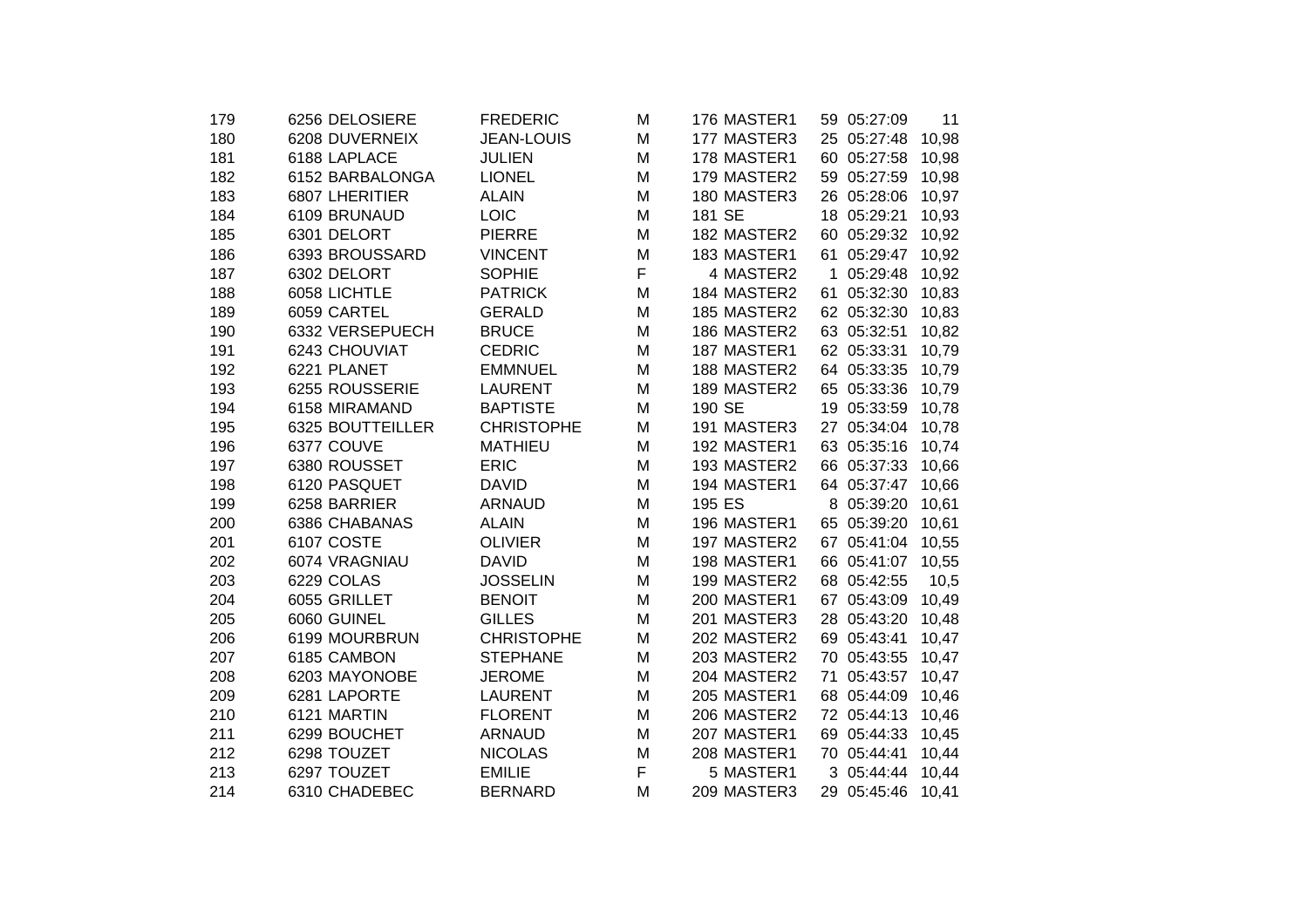| 215 | 6187 MASSERON      | <b>DAMIEN</b>        | M | 210 SE      |    | 20 05:52:07 | 10,22 |  |
|-----|--------------------|----------------------|---|-------------|----|-------------|-------|--|
| 216 | 6040 PLENECASSAGNE | <b>YANNICK</b>       | M | 211 MASTER2 |    | 73 05:52:11 | 10,22 |  |
| 217 | 6372 NOLIN         | <b>NICOLAS</b>       | M | 212 MASTER1 |    | 71 05:53:15 | 10,19 |  |
| 218 | 6328 FAVIÈRE       | <b>DAVID</b>         | M | 213 MASTER1 |    | 72 05:54:05 | 10,17 |  |
| 219 | 6101 DECOURTY      | <b>HERVÉ</b>         | M | 214 MASTER2 |    | 74 05:54:14 | 10,16 |  |
| 220 | 6102 COCHIN        | <b>THIERRY</b>       | M | 215 MASTER2 |    | 75 05:54:31 | 10,15 |  |
| 221 | 6246 CLEMENSAT     | <b>DANIEL</b>        | M | 216 MASTER3 |    | 30 05:57:17 | 10,08 |  |
| 222 | 6031 MEYNIEL       | <b>BRUNO</b>         | M | 217 MASTER2 |    | 76 05:58:10 | 10,05 |  |
| 223 | 6396 STAWINOGA     | MALAGORZATA          | F | 6 MASTER1   |    | 4 05:58:16  | 10,05 |  |
| 224 | 6283 MATHIEU       | <b>JEAN FRANCOIS</b> | M | 218 MASTER2 |    | 77 05:59:51 | 10    |  |
| 225 | 6032 LAPORTE       | <b>FRANCIS</b>       | Μ | 219 MASTER1 |    | 73 06:00:17 | 9,99  |  |
| 226 | <b>6274 PONS</b>   | <b>PASCAL</b>        | M | 220 MASTER2 |    | 78 06:01:00 | 9,97  |  |
| 227 | 6070 ROUIL         | <b>PASCAL</b>        | M | 221 MASTER2 |    | 79 06:05:13 | 9,86  |  |
| 228 | 6091 BONNEFON      | <b>ALAIN</b>         | M | 222 MASTER3 |    | 31 06:05:33 | 9,85  |  |
| 229 | 6209 MALCUS        | <b>JEAN MICHEL</b>   | M | 223 MASTER2 |    | 80 06:05:34 | 9,85  |  |
| 230 | 6200 FOURNET       | <b>PHILIPPE</b>      | M | 224 MASTER3 |    | 32 06:05:45 | 9,84  |  |
| 231 | 6160 CUBIZOLLE     | <b>CHRISTOPHE</b>    | M | 225 MASTER1 |    | 74 06:06:11 | 9,83  |  |
| 232 | 6157 SEMBILLE      | <b>THOMAS</b>        | M | 226 MASTER1 |    | 75 06:06:12 | 9,83  |  |
| 233 | 6072 BERNARD       | <b>PATRICK</b>       | M | 227 MASTER3 |    | 33 06:07:10 | 9,8   |  |
| 234 | 6075 HERBETH       | <b>JEAN-MARC</b>     | M | 228 MASTER3 |    | 34 06:07:37 | 9,79  |  |
| 235 | 6319 ROCHE         | <b>CHRISTOPHE</b>    | M | 229 MASTER2 | 81 | 06:07:47    | 9,79  |  |
| 236 | 6323 POMMIER       | <b>PATRICE</b>       | M | 230 MASTER2 |    | 82 06:07:48 | 9,79  |  |
| 237 | 6314 CHARLAT       | <b>CHRISTOPHE</b>    | M | 231 MASTER2 |    | 83 06:07:52 | 9,79  |  |
| 238 | 6373 CHATEAUNEUF   | <b>RICHARD</b>       | M | 232 MASTER2 |    | 84 06:07:54 | 9,78  |  |
| 239 | 6265 DEFFAINS      | <b>DAVID</b>         | M | 233 MASTER1 |    | 76 06:08:21 | 9,77  |  |
| 240 | 6233 MAUSSANG      | <b>ERIC</b>          | M | 234 MASTER3 |    | 35 06:08:39 | 9,76  |  |
| 241 | 6273 MORIN         | <b>SEBASTIEN</b>     | M | 235 MASTER2 |    | 85 06:10:29 | 9,72  |  |
| 242 | 6230 GEMMERLE      | <b>ANTOINE</b>       | M | 236 MASTER1 |    | 77 06:11:22 | 9,69  |  |
| 243 | 6228 CLUZEAU       | <b>JEROME</b>        | M | 237 MASTER1 |    | 78 06:11:24 | 9,69  |  |
| 244 | 6382 MARJOU        | <b>FLORENT</b>       | M | 238 MASTER2 |    | 86 06:12:02 | 9,68  |  |
| 245 | 6287 ETAVARD       | <b>CHRISTOPHE</b>    | M | 239 MASTER1 |    | 79 06:12:37 | 9,66  |  |
| 246 | 6262 ETAVARD       | <b>ANTHONY</b>       | M | 240 MASTER1 |    | 80 06:12:54 | 9,65  |  |
| 247 | 6010 TENART        | <b>GUILLAUME</b>     | M | 241 MASTER1 | 81 | 06:16:49    | 9,55  |  |
| 248 | 6204 PAGÈS         | <b>RÉGIS</b>         | M | 242 MASTER2 |    | 87 06:20:40 | 9,46  |  |
| 249 | 6033 MATRAY        | <b>CLÉMENT</b>       | M | 243 SE      |    | 21 06:22:52 | 9,4   |  |
| 250 | 6057 DAY           | <b>CHRISTOPHE</b>    | M | 244 MASTER1 |    | 82 06:26:46 | 9,31  |  |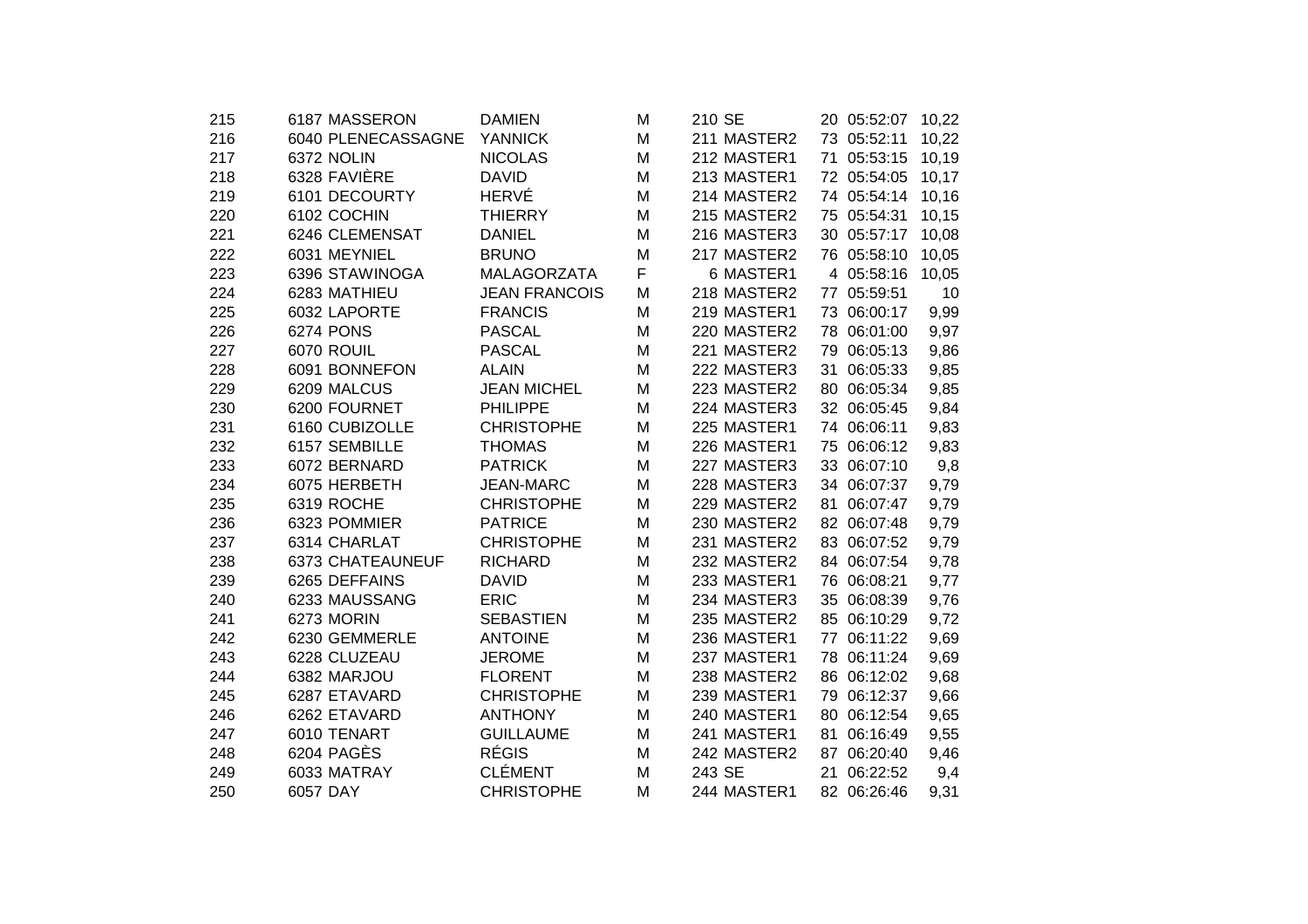| 251 | 6061 RIBEIRO    | <b>CARLOS</b>     | M | 245 MASTER2 |     | 88 06:26:49  | 9,31 |
|-----|-----------------|-------------------|---|-------------|-----|--------------|------|
| 252 | 6156 CHLEFFER   | <b>FREDERIC</b>   | M | 246 MASTER1 |     | 83 06:29:04  | 9,25 |
| 253 | 6304 LAPEYRE    | <b>HERVÉ</b>      | M | 247 MASTER3 |     | 36 06:32:12  | 9,18 |
| 254 | 6092 DABURON    | <b>PASCAL</b>     | M | 248 MASTER3 |     | 37 06:33:51  | 9,14 |
| 255 | 6253 NOUVET     | <b>GUY</b>        | M | 249 MASTER3 |     | 38 06:33:53  | 9,14 |
| 256 | 6087 PALLU      | <b>THIERRY</b>    | M | 250 MASTER3 |     | 39 06:33:55  | 9,14 |
| 257 | 6311 RIANT      | <b>SEBASTIEN</b>  | M | 251 MASTER2 |     | 89 06:34:40  | 9,12 |
| 258 | 6147 BOYET      | <b>BENJAMIN</b>   | M | 252 MASTER1 |     | 84 06:34:51  | 9,12 |
| 259 | 6232 IMBERDIS   | <b>LAURENCE</b>   | F | 7 MASTER2   |     | 2 06:36:00   | 9,09 |
| 260 | 6231 IMBERDIS   | <b>PASCAL</b>     | M | 253 MASTER2 |     | 90 06:36:02  | 9,09 |
| 261 | 6105 WATTIER    | <b>FLORIAN</b>    | M | 254 SE      |     | 22 06:36:13  | 9,09 |
| 262 | 6041 QUINTARD   | <b>PHILIPPE</b>   | M | 255 MASTER3 |     | 40 06:36:53  | 9,07 |
| 263 | 6266 MAS        | <b>JEAN-LUC</b>   | M | 256 MASTER2 |     | 91 06:37:11  | 9,06 |
| 264 | 6201 AUMONIER   | <b>RICHARD</b>    | M | 257 MASTER2 |     | 92 06:37:17  | 9,06 |
| 265 | 6030 COLLIN     | <b>JEAN YVES</b>  | M | 258 MASTER3 |     | 41 06:37:35  | 9,05 |
| 266 | 6239 LAYGUES    | <b>STEPHANE</b>   | M | 259 MASTER2 |     | 93 06:39:20  | 9,01 |
| 267 | 6197 ANDRAULT   | <b>MÉLINA</b>     | F | 8 MASTER1   |     | 5 06:41:31   | 8,97 |
| 268 | 6089 ROLLAND    | <b>LUDOVIC</b>    | M | 260 MASTER2 |     | 94 06:42:43  | 8,94 |
| 269 | 6084 JULLEAU    | <b>LOIC</b>       | M | 261 MASTER2 |     | 95 06:44:35  | 8,9  |
| 270 | 6196 GUÉRIN     | <b>SÉBASTIEN</b>  | M | 262 MASTER2 |     | 96 06:46:41  | 8,85 |
| 271 | 6009 FAURE      | <b>JORDAN</b>     | M | 263 MASTER1 |     | 85 06:46:58  | 8,85 |
| 272 | 6387 CHABANAS   | <b>NOËL</b>       | M | 264 MASTER3 |     | 42 06:47:48  | 8,83 |
| 273 | 6327 HAVEZ      | <b>FABIEN</b>     | M | 265 MASTER1 |     | 86 06:47:54  | 8,83 |
| 274 | 6023 AUDEBERT   | <b>MARC</b>       | M | 266 MASTER2 |     | 97 06:50:03  | 8,78 |
| 275 | 6007 GILLET     | <b>EMILIEN</b>    | M | 267 MASTER1 |     | 87 06:50:04  | 8,78 |
| 276 | 6002 BRETEAU    | <b>PHILIPPE</b>   | M | 268 MASTER3 |     | 43 06:51:02  | 8,76 |
| 277 | 6215 LEPAGE     | <b>LAURENT</b>    | M | 269 MASTER2 |     | 98 06:52:44  | 8,72 |
| 278 | 6214 MALLET     | <b>CHRISTOPHE</b> | M | 270 MASTER2 |     | 99 06:52:50  | 8,72 |
| 279 | 6003 BOSSARD    | <b>GILLES</b>     | M | 271 MASTER3 |     | 44 06:53:06  | 8,71 |
| 280 | 6225 TRIBOULOT  | <b>STANIS</b>     | M | 272 MASTER1 |     | 88 06:54:01  | 8,7  |
| 281 | 6175 CANET      | <b>FREDERIC</b>   | M | 273 MASTER1 |     | 89 06:54:02  | 8,69 |
| 282 | 6136 RIGAUDIERE | <b>WILLY</b>      | M | 274 MASTER2 |     | 100 06:54:03 | 8,69 |
| 283 | 6317 VIBIEN     | <b>LUCIEN</b>     | M | 275 MASTER3 |     | 45 06:54:37  | 8,68 |
| 284 | 6166 BONHOMME   | <b>JEAN-MARIE</b> | M | 276 MASTER2 | 101 | 06:55:41     | 8,66 |
| 285 | 6162 BALMADIER  | <b>ERWAN</b>      | M | 277 MASTER2 |     | 102 06:55:42 | 8,66 |
| 286 | 6165 COMBES     | <b>STEPHANE</b>   | M | 278 MASTER2 |     | 103 06:55:46 | 8,66 |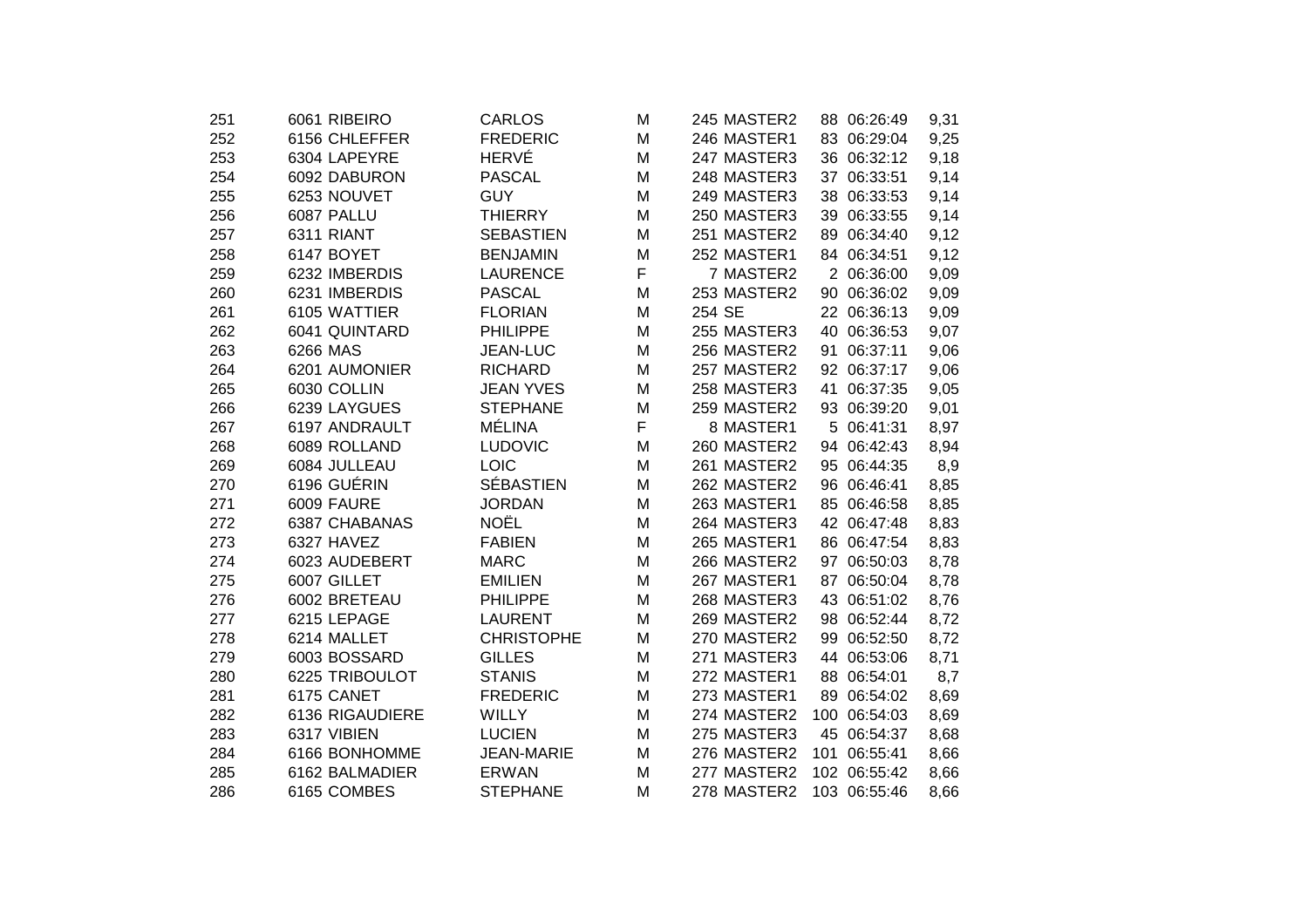| 287 | 6167 VALARIER    | <b>ALAIN</b>       | M | 279 MASTER2 |    | 104 06:55:52 | 8,66 |
|-----|------------------|--------------------|---|-------------|----|--------------|------|
| 288 | 6168 TESTUD      | <b>THIERRY</b>     | M | 280 MASTER2 |    | 105 06:55:54 | 8,66 |
| 289 | 6300 CONDON      | <b>LILIAN</b>      | M | 281 MASTER2 |    | 106 06:55:55 | 8,66 |
| 290 | 6164 TEISSANDIER | <b>DAVID</b>       | M | 282 MASTER2 |    | 107 06:55:58 | 8,65 |
| 291 | 6073 NAIGEON     | <b>ROMARIC</b>     | M | 283 MASTER1 |    | 90 06:56:03  | 8,65 |
| 292 | 6050 BAILLEUL    | <b>CHRISTIAN</b>   | M | 284 MASTER3 |    | 46 06:56:05  | 8,65 |
| 293 | 6063 BARAILLE    | <b>ERIC</b>        | M | 285 MASTER2 |    | 108 06:56:15 | 8,65 |
| 294 | 6051 SAINTOT     | <b>LIONEL</b>      | M | 286 MASTER2 |    | 109 06:56:16 | 8,65 |
| 295 | 6046 HALER       | <b>PHILIPPE</b>    | M | 287 MASTER3 |    | 47 06:56:17  | 8,65 |
| 296 | 6235 MONTHEIL    | <b>CHRISTOPHE</b>  | M | 288 MASTER2 |    | 110 06:56:24 | 8,65 |
| 297 | 6236 BONIFACIE   | <b>ERIC</b>        | Μ | 289 MASTER2 |    | 111 06:56:30 | 8,64 |
| 298 | 6192 JULIEN      | <b>HUGUES</b>      | M | 290 MASTER1 |    | 91 06:56:49  | 8,64 |
| 299 | 6280 THEOPHILE   | <b>DOMINIQUE</b>   | M | 291 MASTER2 |    | 112 06:56:51 | 8,64 |
| 300 | 6131 BENET       | <b>BENJAMIN</b>    | M | 292 SE      |    | 23 06:57:58  | 8,61 |
| 301 | 6130 SALAVERT    | PÄUL               | M | 293 SE      |    | 24 06:57:59  | 8,61 |
| 302 | 6127 VAILLANT    | <b>ROMUALD</b>     | M | 294 MASTER1 |    | 92 06:58:02  | 8,61 |
| 303 | 6006 CUILLERET   | <b>ARNAUD</b>      | M | 295 MASTER2 |    | 113 06:58:03 | 8,61 |
| 304 | 6241 WITTRANT    | <b>YOHANN</b>      | M | 296 MASTER1 |    | 93 07:02:47  | 8,51 |
| 305 | 6133 PAYARD      | <b>PASCAL</b>      | M | 297 MASTER3 |    | 48 07:02:50  | 8,51 |
| 306 | 6275 LEBRAS      | <b>LOIC</b>        | M | 298 MASTER1 |    | 94 07:03:37  | 8,5  |
| 307 | 6170 BERAUD      | <b>THIERRY</b>     | M | 299 MASTER2 |    | 114 07:06:05 | 8,45 |
| 308 | 6153 MARCHAL     | <b>JEAN PAUL</b>   | M | 300 MASTER3 |    | 49 07:08:14  | 8,41 |
| 309 | 6169 JURY        | <b>CHRISTOPHE</b>  | M | 301 MASTER2 |    | 115 07:08:16 | 8,41 |
| 310 | 6094 EPINAT      | <b>CHRISTIAN</b>   | M | 302 MASTER2 |    | 116 07:08:35 | 8,4  |
| 311 | 6149 FIOGNY      | <b>JEAN PIERRE</b> | M | 303 MASTER2 |    | 117 07:09:01 | 8,39 |
| 312 | 6154 MARCOUX     | <b>CHRISTOPHE</b>  | M | 304 MASTER2 |    | 118 07:09:13 | 8,39 |
| 313 | 6148 GUITTARD    | <b>JEAN MICHEL</b> | M | 305 MASTER3 |    | 50 07:13:21  | 8,31 |
| 314 | 6097 JUTON       | <b>ERIC</b>        | M | 306 MASTER2 |    | 119 07:14:25 | 8,29 |
| 315 | 6098 JUTON       | <b>LAURIANE</b>    | F | 9 ES        | 1. | 07:14:26     | 8,29 |
| 316 | 6172 PEILLON     | <b>PATRICK</b>     | M | 307 MASTER2 |    | 120 07:14:37 | 8,28 |
| 317 | 6191 DELLOYE     | <b>RUDI</b>        | M | 308 MASTER2 |    | 121 07:15:59 | 8,26 |
| 318 | 6113 VIVIER      | <b>PHILIPPE</b>    | M | 309 MASTER2 |    | 122 07:16:35 | 8,25 |
| 319 | 6083 DAMIENS     | <b>VIRGINIE</b>    | F | 10 MASTER2  |    | 3 07:16:36   | 8,25 |
| 320 | 6383 DUMAS       | <b>GUILLAUME</b>   | м | 310 SE      |    | 25 07:20:03  | 8,18 |
| 321 | 6400 DOUBLEIN    | <b>NICOLAS</b>     | M | 311 MASTER1 |    | 95 07:20:13  | 8,18 |
| 322 | 6268 SEGUIN      | <b>DAMIEN</b>      | M | 312 MASTER1 |    | 96 07:20:16  | 8,18 |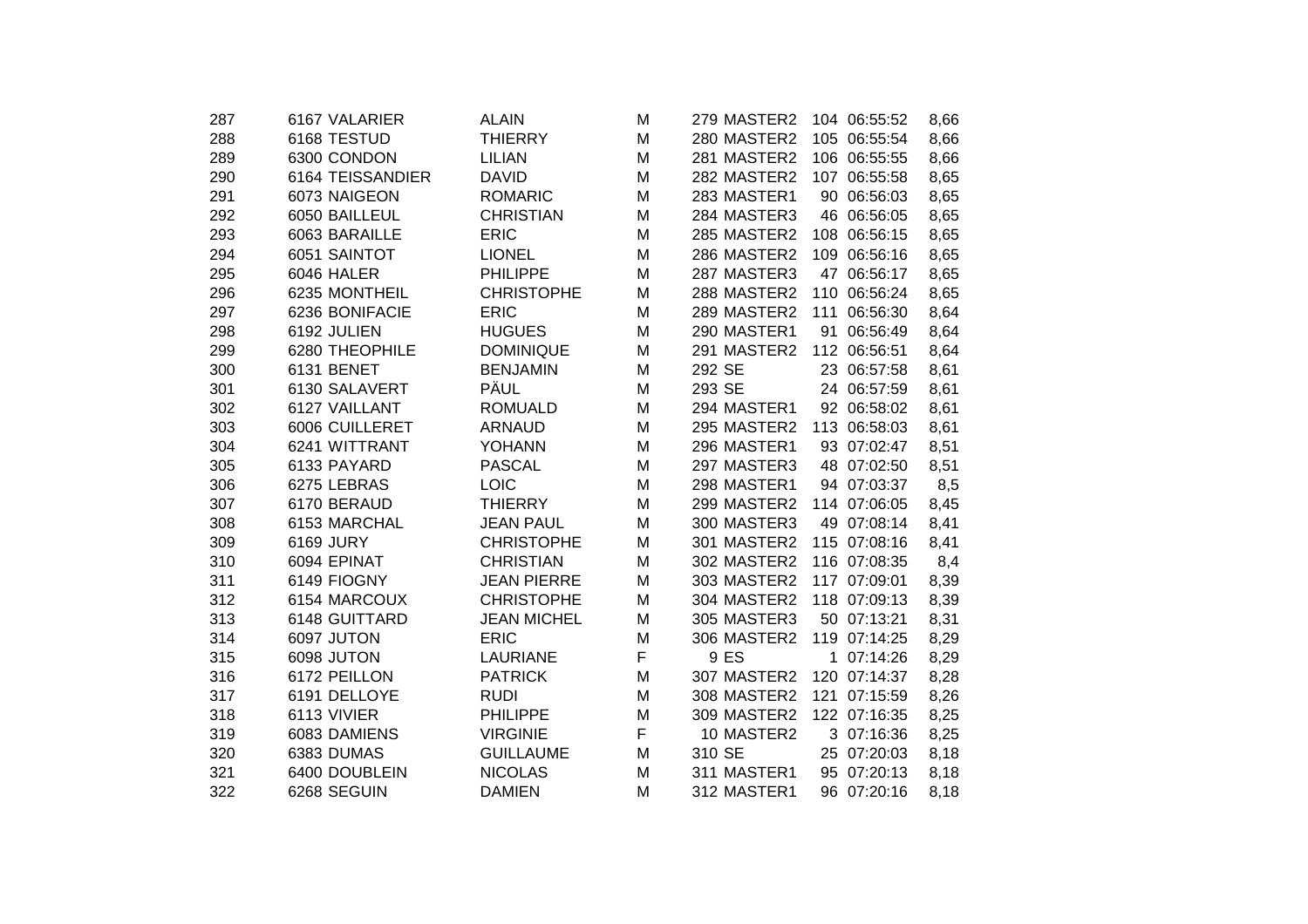| 323 | 6348 VERNAY      | <b>SÉBASTIEN</b>   | M | 313 MASTER1     |     | 97 07:20:44  | 8,17 |
|-----|------------------|--------------------|---|-----------------|-----|--------------|------|
| 324 | 6313 DOULCET     | <b>HERVÉ</b>       | M | 314 MASTER1     |     | 98 07:20:48  | 8,17 |
| 325 | 6267 BAZIN       | <b>JULIEN</b>      | M | 315 MASTER1     |     | 99 07:20:48  | 8,17 |
| 326 | 6244 CHADEYRON   | <b>DOMINIQUE</b>   | M | 316 MASTER2     |     | 123 07:23:03 | 8,13 |
| 327 | 6245 RENOUX      | <b>PASCAL</b>      | M | 317 MASTER3     | 51  | 07:23:04     | 8,12 |
| 328 | 6086 RIPOCHE     | <b>ALBAN</b>       | M | 318 SE          |     | 26 07:23:07  | 8,12 |
| 329 | 6067 VALLA       | <b>JEAN CLAUDE</b> | M | 319 MASTER3     |     | 52 07:23:10  | 8,12 |
| 330 | 6085 ABRAN       | <b>ANTHONY</b>     | M | 320 MASTER1     |     | 100 07:23:15 | 8,12 |
| 331 | 6088 MALGUID     | <b>ROMAIN</b>      | M | 321 MASTER1     |     | 101 07:23:31 | 8,12 |
| 332 | 6294 BORDET      | <b>NICOLAS</b>     | M | 322 MASTER1     |     | 102 07:25:39 | 8,08 |
| 333 | 6173 CHAUMIER    | <b>PATRICK</b>     | M | 323 MASTER2     |     | 124 07:25:48 | 8,08 |
| 334 | 6389 RIGAUDIERE  | <b>FLORIAN</b>     | M | 324 ES          |     | 9 07:27:54   | 8,04 |
| 335 | 6218 FILIOL      | <b>THOMAS</b>      | M | 325 ES          |     | 10 07:27:55  | 8,04 |
| 336 | 6227 AURIAC      | <b>GILBERT</b>     | M | 326 MASTER3     |     | 53 07:28:11  | 8,03 |
| 337 | 6028 PRIOLEAUD   | <b>JEAN-LUC</b>    | M | 327 MASTER2     |     | 125 07:29:37 | 8,01 |
| 338 | 6054 URLI        | <b>HERVE</b>       | M | 328 MASTER2     |     | 126 07:30:47 | 7,99 |
| 339 | 6024 ARNAUD      | <b>SEBASTIEN</b>   | M | 329 MASTER2     |     | 127 07:30:50 | 7,99 |
| 340 | 6053 TEILHET     | <b>BERNARD</b>     | M | 330 MASTER3     |     | 54 07:31:04  | 7,98 |
| 341 | 6333 BASTIDE     | <b>DAVID</b>       | M | 331 MASTER2     |     | 128 07:31:30 | 7,97 |
| 342 | 6237 MONTAL      | <b>NICOLAS</b>     | M | 332 MASTER1     |     | 103 07:43:13 | 7,77 |
| 343 | 6043 BOUILHAC    | <b>PASCAL</b>      | M | 333 MASTER2     |     | 129 07:43:15 | 7,77 |
| 344 | 6044 DAIX        | RÉMI               | M | 334 MASTER1     |     | 104 07:43:17 | 7,77 |
| 345 | 6001 REMUSON     | <b>JACQUES</b>     | M | 335 MASTER3     |     | 55 07:47:00  | 7,71 |
| 346 | 6017 VIGNON      | <b>GRÉGORY</b>     | M | 336 SE          |     | 27 07:47:01  | 7,71 |
| 347 | 6065 OUILLON     | <b>CHRISTIAN</b>   | M | 337 MASTER1     |     | 105 07:47:22 | 7,7  |
| 348 | 6066 HACHELEF    | <b>DAVY</b>        | M | 338 MASTER1     |     | 106 07:49:00 | 7,68 |
| 349 | 6189 FEUGEAS     | AMEDEE             | M | 339 MASTER2     |     | 130 07:49:23 | 7,67 |
| 350 | 6141 DE ALMEIDA  | <b>PASCAL</b>      | M | 340 MASTER3     |     | 56 07:49:35  | 7,67 |
| 351 | 6026 BALUTEAUD   | <b>DOMINIQUE</b>   | M | Abd MASTER3 Abd |     | 00:00:00 Abd |      |
| 352 | 6104 DUBROCA     | <b>FABRICE</b>     | M | Abd MASTER2 Abd |     | 00:00:00 Abd |      |
| 353 | 6110 DELORME     | <b>ANTOINE</b>     | M | Abd SE          | Abd | 00:00:00 Abd |      |
| 354 | 6112 BÉNABEN     | <b>LAURENT</b>     | M | Abd MASTER3 Abd |     | 00:00:00 Abd |      |
| 355 | 6119 FREYSSINIER | <b>JEAN MARC</b>   | M | Abd MASTER2 Abd |     | 00:00:00 Abd |      |
| 356 | 6180 CHABERT     | <b>ALAIN</b>       | M | Abd MASTER3 Abd |     | 00:00:00 Abd |      |
| 357 | 6193 FAURE       | JEAN SÉBASTIEN     | M | Abd MASTER1 Abd |     | 00:00:00 Abd |      |
| 358 | 6206 TARTARIN    | <b>THOMAS</b>      | M | Abd MASTER1 Abd |     | 00:00:00 Abd |      |